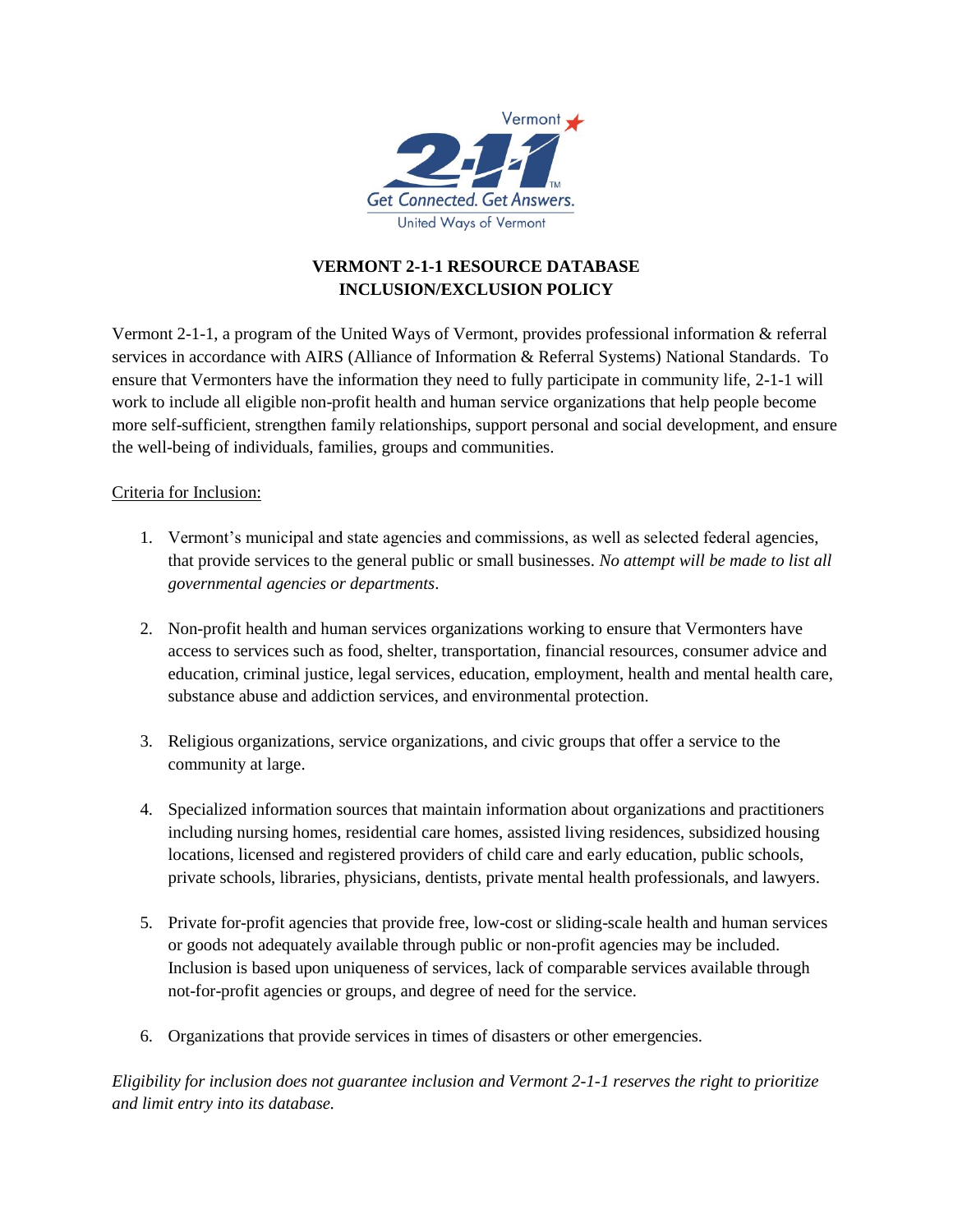### Criteria for Exclusion:

- 1. Organizations that deny service or equal treatment on the basis of color, race, national origin, ethnicity, ancestry, gender, sexual orientation, gender expression, gender identity, religious belief, political belief, age, height, weight, military status, veteran status, marital status, pregnancy, disability, economic status, or other inherent characteristics that violate The Equal Employment Opportunity Act or other federal or state laws and regulations.
- 2. Organizations whose services are available only to its members.
- 3. Organizations that promote or deliver illegal services.
- 4. Agencies about which Vermont 2-1-1, or an appropriate regulatory body, have received substantiated complaints according to a standardized process for such issues as non-delivery of service, misrepresentation, discrimination, or criminal activities.
- 5. Private for-profit organizations that do not meet the criteria outlined in the Criteria for Inclusion.
- 6. Churches, synagogues, mosques, or religious groups, unless they offer a service free of charge to the general public that helps meet the needs of the community.
- 7. Civic, service, and fraternal organizations, unless they offer a direct, free or low cost service to the community.
- 8. Nursing homes, community care homes, assisted living facilities, and private home health care agencies are not eligible for inclusion. Vermont 2-1-1 directs calls related to these services to the Senior HelpLine and the local Area Agencies on Aging, which maintain information about these types of services.
- 9. Organizations that offer free or low-cost services solely for the purpose of marketing.
- 10. Due to their transient nature, the Vermont 2-1-1 database cannot include an organization's events.